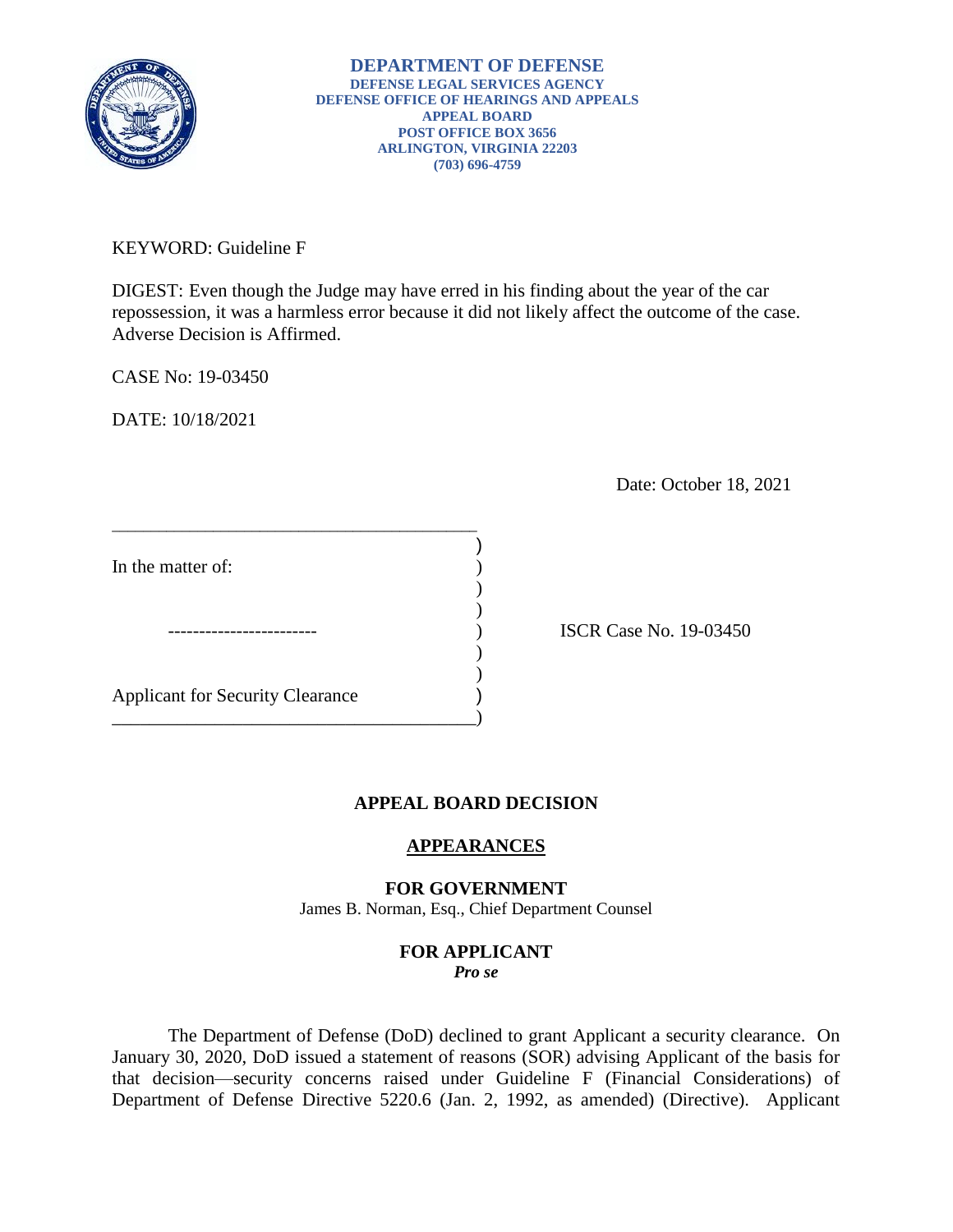requested a hearing. On July 9, 2021, after the hearing, Administrative Judge Robert E. Coacher denied Applicant's request for a security clearance. Applicant appealed pursuant to Directive ¶¶ E3.1.28 and E3.1.30.

 Applicant raised the following issues on appeal: whether the Judge erred in his findings of fact and whether the Judge's adverse decision was arbitrary, capricious, or contrary to law. Consistent with the following, we affirm the Judge's decision.

#### **The Judge's Findings of Fact and Analysis**

 Applicant is in his thirties, is unmarried with a minor child, and has earned a bachelor's degree. He began working for a Federal contractor in 2018. His supervisors describe him as honest, forthcoming, dependable, and responsible.

 The SOR alleged that Applicant had eight delinquent debts totaling over \$36,400. In responding to the SOR, he admitted each allegation. He experienced conditions beyond his control that contributed to his financial problems, such as raising a child while attending college, helping his mother financially, and short periods of unemployment, but he did not act reasonably under negotiate settlements with creditors. The company advised him to pay the smaller debts first as he worked his way up to the larger ones. Following that advice, he resolved two of the debts totaling debts include the balance owed on a repossessed car, credit card delinquencies, and student loans. debts include the balance owed on a repossessed car, credit card delinquencies, and student loans. Only after the hearing did he initiate action to rehabilitate the student loans. With the exception of his contract with the debt relief company, he presented no evidence that he received financial counseling. His indebtedness is recent, ongoing, and not under control. His actions to resolve the circumstances. In early 2021, he entered into a five-month contract with a debt relief company to nearly \$4,000 after the SOR was issued, but the other debts remained unresolved. The unresolved debts are "too little, too late." Decision at 6.

#### **Discussion**

 Applicant contends the Judge erred in finding the car repossession occurred in 2018. Applicant asserts the car was repossessed in 2016. Credit reports reflect that the last activity on this debt occurred in either 2016 or 2018. Government Exhibit (GE) 3 at 2, GE 4 at 1, and GE 5 at 4. In his background interview, Applicant reportedly stated the car was repossessed in 2016. at 4. In his background interview, Applicant reportedly stated the car was repossessed in 2016. GE 2 at 5. Even though the Judge may have erred in his finding about the year of the car repossession, it was a harmless error because it did not likely affect the outcome of the case. *See, e.g.*, ISCR Case No. 19-01220 at 3 (App. Bd. Jun. 1, 2020).

 Applicant's remaining arguments amount to a disagreement with the Judge's weighing of the evidence. He argues, for example, that his debts are old and he is now in a better financial position that permits him to focus on resolving them. Additionally, he highlights the conditions was the only form of evidence he had of financial counseling, and emphasizes his good security beyond his control that contributed to his financial problems, points out that his debt relief contract